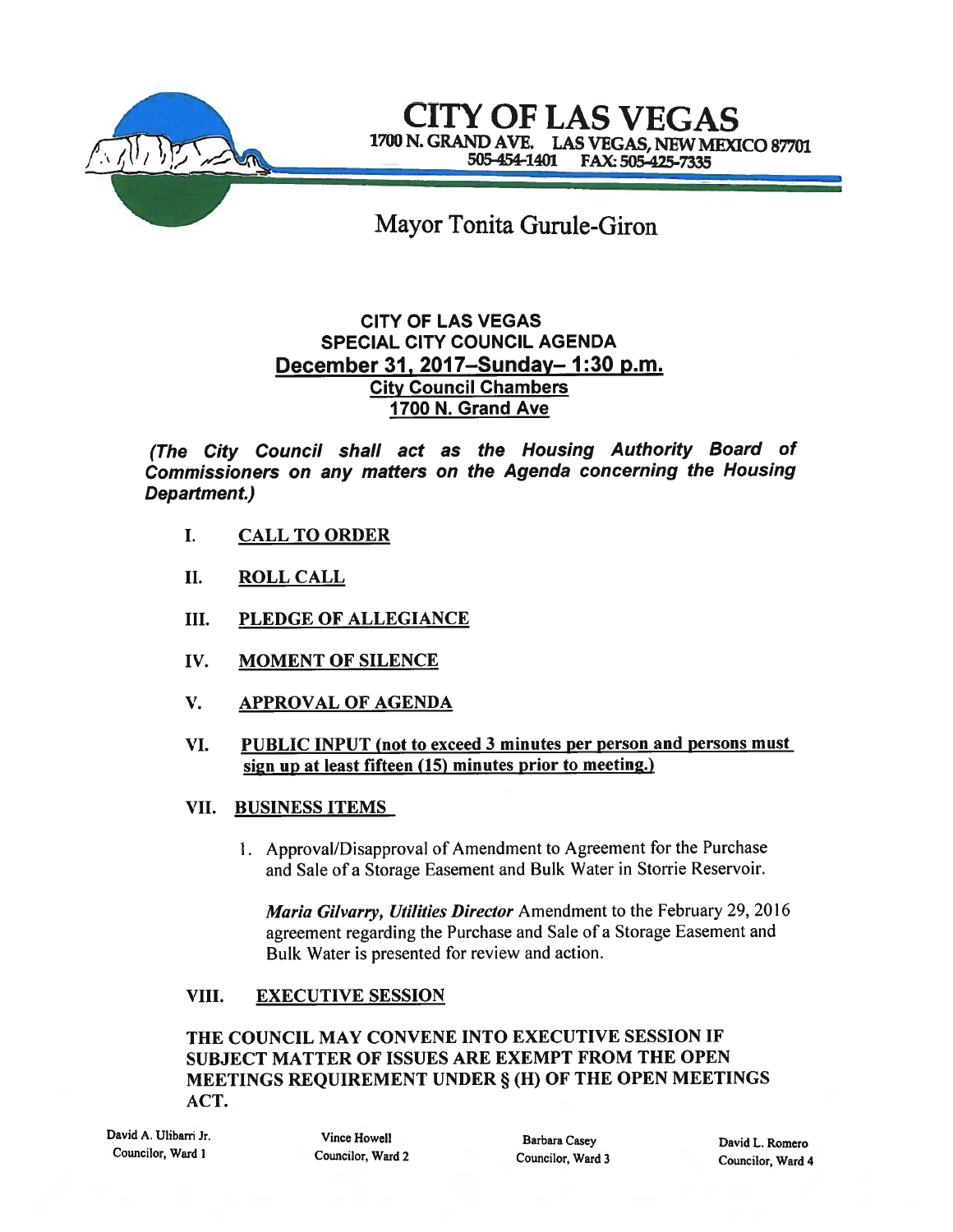- A. Personnel matters, as permitted by Section 10-15-1 (H) (2) of the New Mexico Open Meetings Act, NMSA 1978.
- B. Matters subject to the attorney client privilege pertaining to threatened or pending litigation in which the City of Las Vegas is or may become a participant, as permitted by Section  $10-15-1$  (H)  $(7)$  of the New Mexico Open Meetings Act, NMSA 1978.
- C. Matters pertaining to the discussion of the sale and acquisition of real property, as permitted by Section 10-15-1 (H) (8) of the Open Meetings Act, NMSA 1978.

#### IX. ADJOURN

ATTENTION PERSONS WITH DISABILITES: The meeting room and facilities are accessible to persons with mobility disabilities. If you plan to attend the meeting and will need an auxiliary aid or service, please contact the City Clerk's Office prior to the meeting so that arrangements may be made.

ATTENTION PERSONS ATTENDING COUNCIL MEETING: By entering the City Chambers, you consent to <sup>p</sup>hotography, audio recording, video recording and its/their use for inclusion on the City of Las Vegas Web-site, and to be televised on Comcast.

NOTE: A final agenda will be posted 72 hours prior to the meeting. Copies of the Agenda may be obtained from City Hall, Office if the City Clerk, <sup>1700</sup> N. Grand Avenue, Las Vegas. N.M 87701